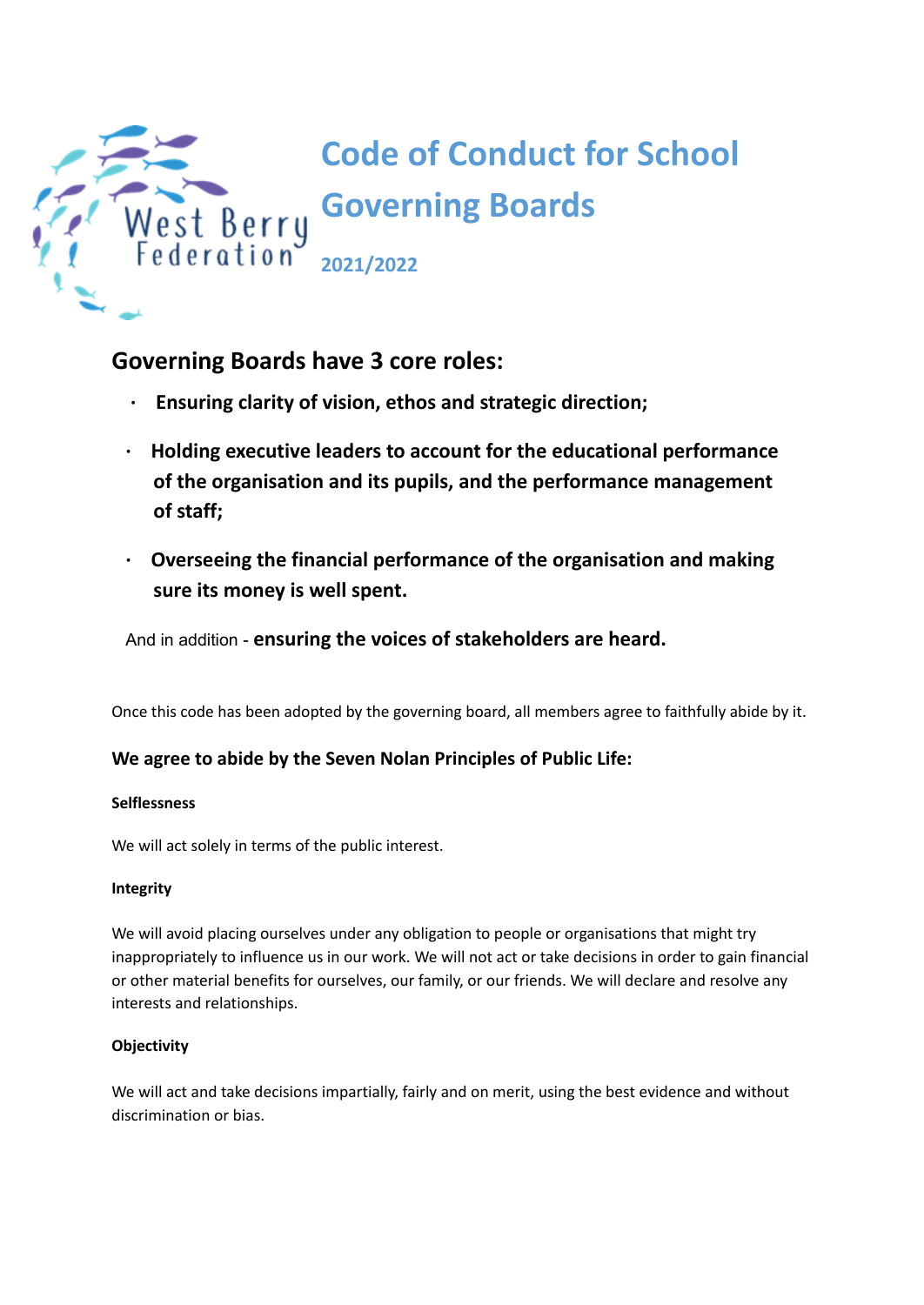## **Accountability**

We are accountable to the public for our decisions and actions and will submit ourselves to the scrutiny necessary to ensure this.

## **Openness**

We will act and take decisions in an open and transparent manner. Information will not be withheld from the public unless there are clear and lawful reasons for so doing.

## **Honesty**

We will be truthful.

## **Leadership**

We will exhibit these principles in our own behaviour. We will actively promote and robustly support the principles and be willing to challenge poor behaviour wherever it occurs.

## **We will focus on our core governance functions:**

- 1. ensuring there is clarity of vision, ethos and strategic direction
- 2. holding executive leaders to account for the educational performance of the organisation and its pupils and the performance management of staff
- 3. overseeing the financial performance of the organisation and making sure its money is well spent

*NGA recognises the following as the fourth core function of governance:*

4. ensuring the voices of stakeholders are heard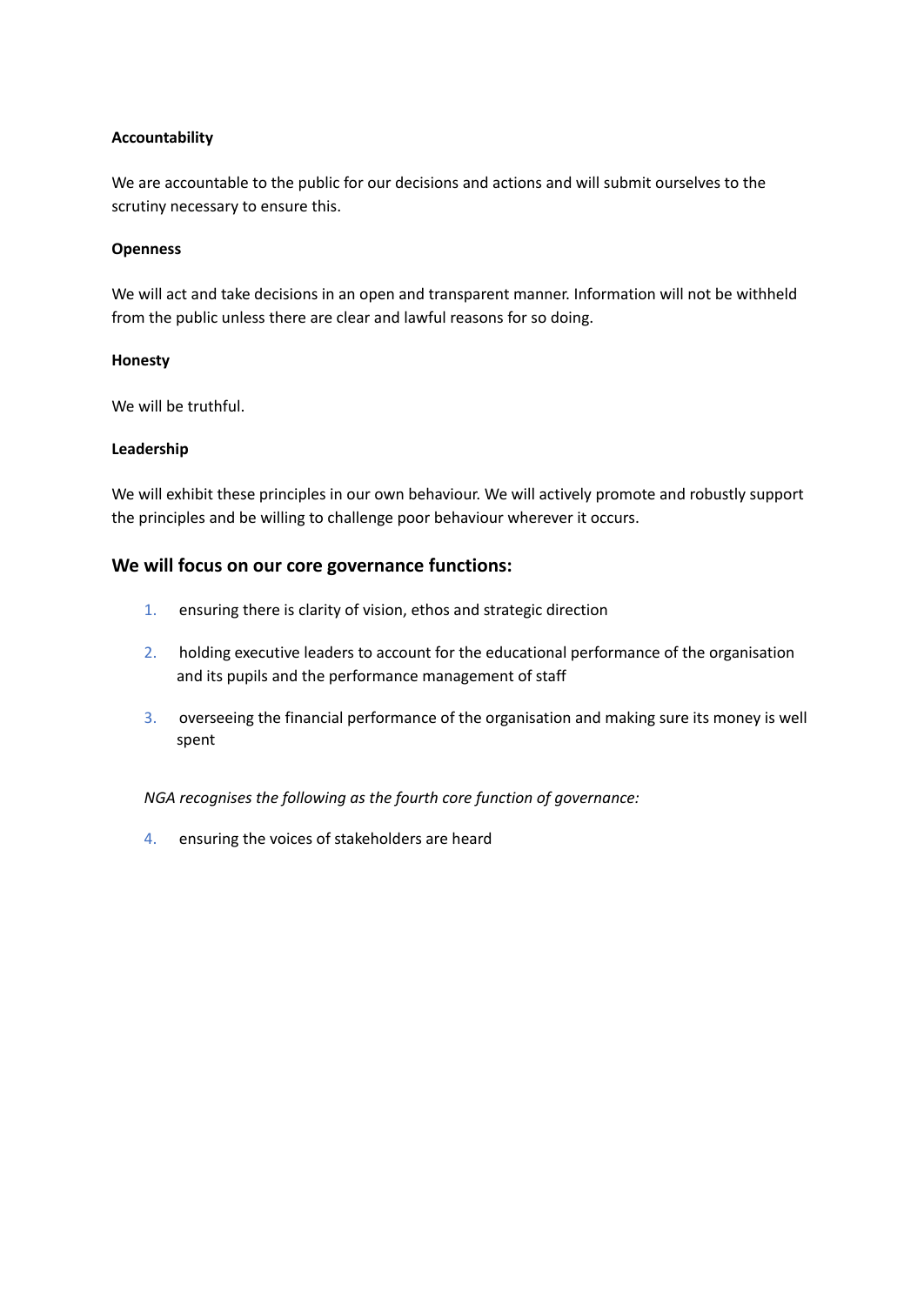## **As individual board members, we agree to:**

## **Fulfil our role & responsibilities**

- 1. We accept that our role is strategic and so will focus on our core functions rather than involve ourselves in day-to-day management.
- 2. *\*For those working within a multi academy trust:* We will fulfil our role and responsibilities as set out in our scheme of [delegation](https://www.nga.org.uk/Knowledge-Centre/Governance-structure-roles-and-responsibilities/Academy-trusts/Scheme-of-delegation.aspx).
- 3. We will develop, share and live the ethos and values of our school/s.
- 4. We agree to adhere to school/trust policies and procedures as set out by the relevant governing documents and law.
- 5. We will work collectively for the benefit of the school/s.
- 6. We will be candid but constructive and respectful when holding senior leaders to account.
- 7. We will consider how our decisions may affect the school/s and local community.
- 8. We will stand by the decisions that we make as a collective.
- 9. Where decisions and actions conflict with the Seven Principles of Public Life or may place pupils at risk, we will speak up and bring this to the attention of the relevant authorities.
- 10. We will only speak or act on behalf of the board if we have the authority to do so.
- 11. We will fulfil our responsibilities as a good employer, acting fairly and without prejudice.
- 12. When making or responding to complaints we will follow the established procedures.
- 13. We will strive to uphold the school's / trust's reputation in our private communications (including on social media).
- 14. \*We will not discriminate against anyone and will work to advance equality of opportunity for all.

## **Demonstrate our commitment to the role**

- 1. We will involve ourselves actively in the work of the board, and accept our fair share of responsibilities, serving on committees or working groups where required.
- 2. We will make every effort to attend all meetings and where we cannot attend explain in advance why we are unable to.
- 3. We will arrive at meetings prepared, having read all papers in advance, ready to make a positive contribution and observe protocol.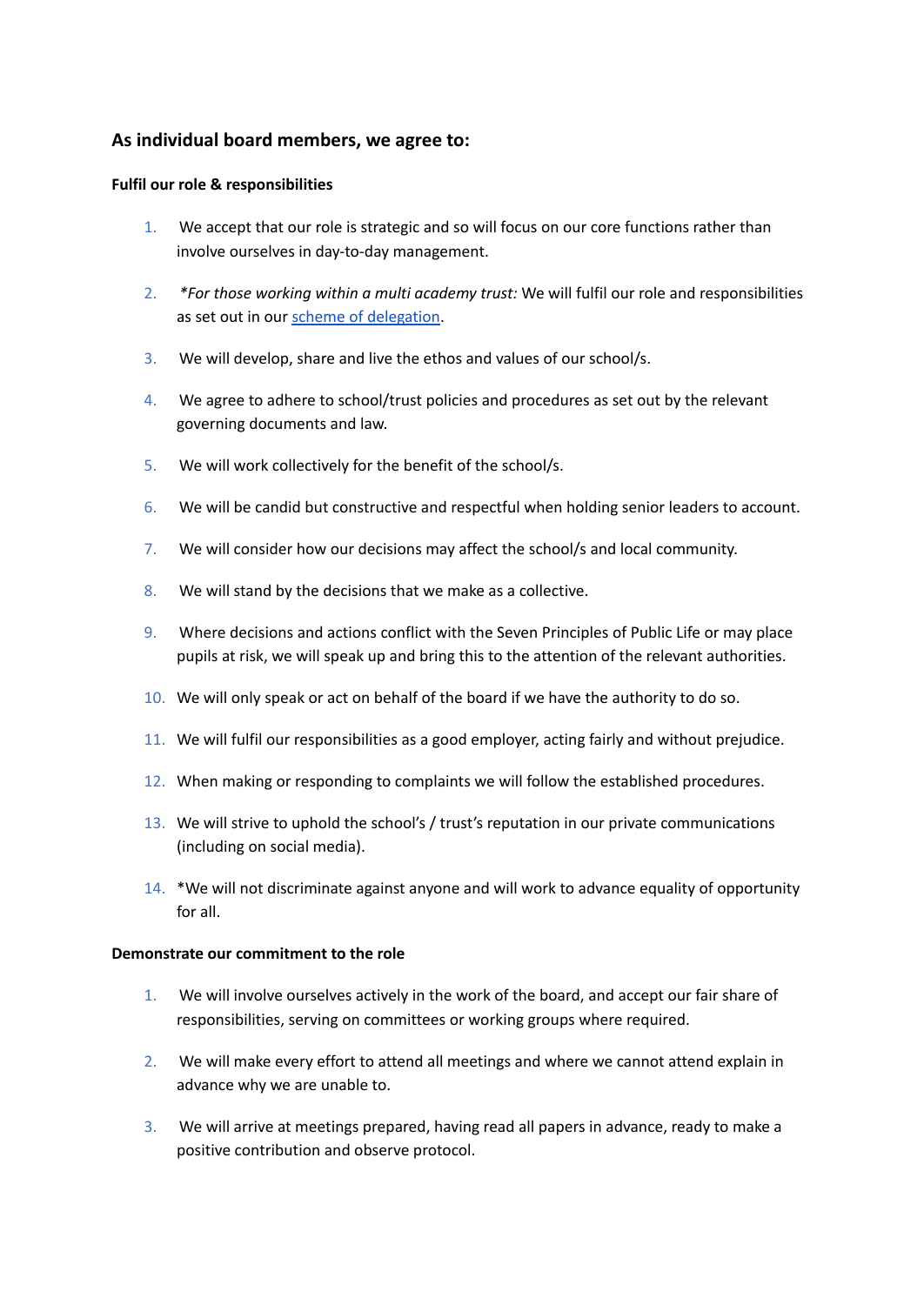- 4. We will get to know the school/s well and respond to opportunities to involve ourselves in school activities.
- 5. We will visit the school/s and when doing so will make arrangements with relevant staff in advance and observe school and board protocol.
- 6. When visiting the school in a personal capacity (for example, as a parent or carer), we will continue to honour the commitments made in this code.
- 7. We will participate in induction training and take responsibility for developing our individual and collective skills and knowledge on an ongoing basis.

## **Build and maintain relationships**

- 1. We will develop effective working relationships with school leaders, staff, parents and other relevant stakeholders from our local community/communities.
- 2. We will express views openly, courteously and respectfully in all our communications with board members and staff both inside and outside of meetings.
- 3. \*We will work to create an inclusive environment where each board member's contributions are valued equally.
- 4. We will support the chair in their role of leading the board and ensuring appropriate conduct.

## **Respect confidentiality**

- 1. We will observe complete confidentiality both inside and outside of school when matters are deemed confidential or where they concern individual staff, pupils or families.
- 2. We will not reveal the details of any governing board vote.
- 3. We will ensure all confidential papers are held and disposed of appropriately.
- 4. We will maintain confidentiality even after we leave office.

## **Declare conflicts of interest and be transparent**

- 1. We will declare any business, personal or other interest that we have in connection with the board's business, and these will be recorded in the register of business [interests.](https://www.nga.org.uk/Knowledge-Centre/Compliance/Policies-and-procedures/Declaration-and-register-of-interests-forms.aspx)
- 2. We will also declare any conflict of loyalty at the start of any meeting should the need arise.
- 3. If a conflicted matter arises in a meeting, we will offer to leave the meeting for the duration of the discussion and any subsequent vote.